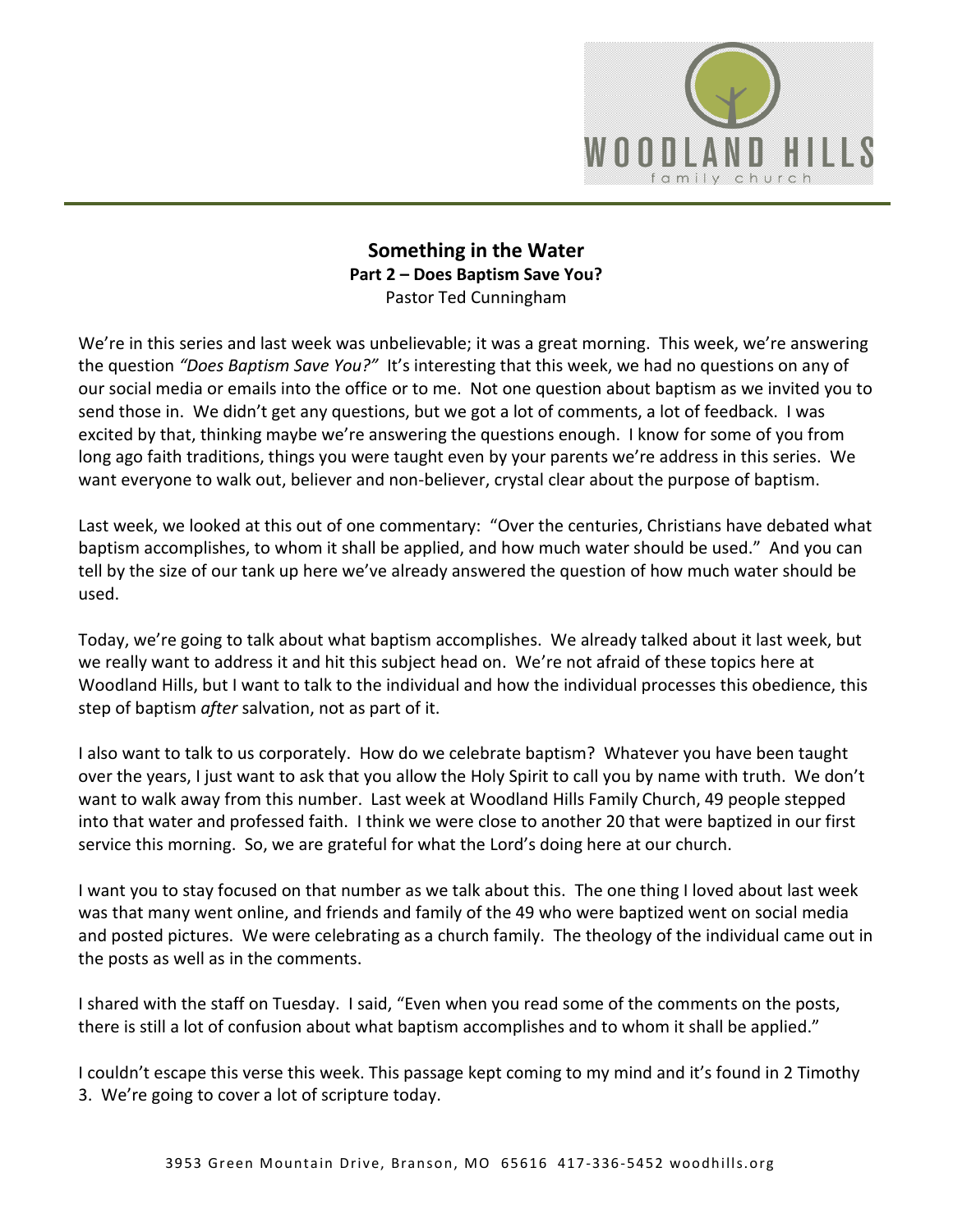### *[16](http://www.studylight.org/desk/?q=2ti%203:16&t1=en_niv&sr=1) All Scripture is God-breathed and is useful for teaching, rebuking…* I feel we did a lot of teaching last week and today, I feel we are going to be doing a lot of correcting. *…correcting and training in righteousness, [17](http://www.studylight.org/desk/?q=2ti%203:17&t1=en_niv&sr=1) so that the servant of God may be thoroughly equipped for every good work.*

I have been praying a lot this week that the Lord would keep me from a combative spirit. Does anybody know what I'm talking about? I just found myself getting fired up and charged up and I kept praying, "Lord, post a guard at my mouth. Would you please do that?" Some of you are like, "I don't want that, Ted. That's why we come here. Do not put that filter on for the second service. For the old people at 9:00, that's fine, but for this service at 11:00, you go unfiltered."

But, please hear me. I don't want this message today to spawn debate. I don't want us to be arguing and fighting over it. But, some of you grew up in a tradition. I received the comments this week. Without getting into too many details, one person shared with me that there are five steps to salvation. I want you to please hear this from me and this comes from the heart of a pastor who loves you. I couldn't disagree with you more. There are not five steps to salvation. It is faith alone in Christ alone. *For by grace you are saved, through faith – and this is not from yourselves, it is the gift of God— [9](http://www.studylight.org/desk/?q=eph%202:9&t1=en_niv&sr=1) not by works, so that no one can boast.* We're going to talk about works. It's not of works; it's not of man, so that no one can boast about it. That's Ephesians 2: 8-9. Verse 10 says, *For we are God's workmanship, created in Christ Jesus to do good works, which he has prepared in advance for us to do.* 

I just want to make it as clear as possible today. We believe good works are an overflow of your salvation, not the source of it. I don't want you to leave going, "I really don't know where he stood on that." I want you to know. We believe salvation comes to us by faith alone in Christ alone. It is in the work that Christ did on our behalf. I just think that somewhere along the line, humans get this idea that we've got to bring more to the table, that with our salvation there is some more that we need to do and accomplish and make happen, and that is just not true. Whatever it is you do for the Lord is an overflow of your salvation, not the source of it. This is important to grasp, important to understand.

I was talking to some of my friends who grew up learning the five steps of salvation. I just asked them, "I don't say this to debate you or to argue, but why not seven? Why not eight? Why not ten?" The Lord Jesus didn't hand us five steps to following him. He said, "I am the resurrection and the life and he who believes in me will be saved, will have eternal life."

And now I feel my combative spirit coming out just a little bit. I don't want that, but I feel… If you've ever read the Book of Galatians, it's a tad combative! Why? Because these believers in Galatia are brand new believers and Paul leaves and he sends back a letter. We call it Galatians. He sends back a letter and says, "I'm astonished that you have removed yourself from what you believe. You believed when you heard. When you heard the gospel preached to you, you received it. You received it, you believed it, and you were saved. Now, the Judaizers have come back in and said, 'No, no, no, it's about the law.'"

I don't know how to clear it up any more than what he says in Galatians 3. "Did you receive the Spirit of God by observing the law or by believing what you heard? You received God's spirit. The Holy Spirit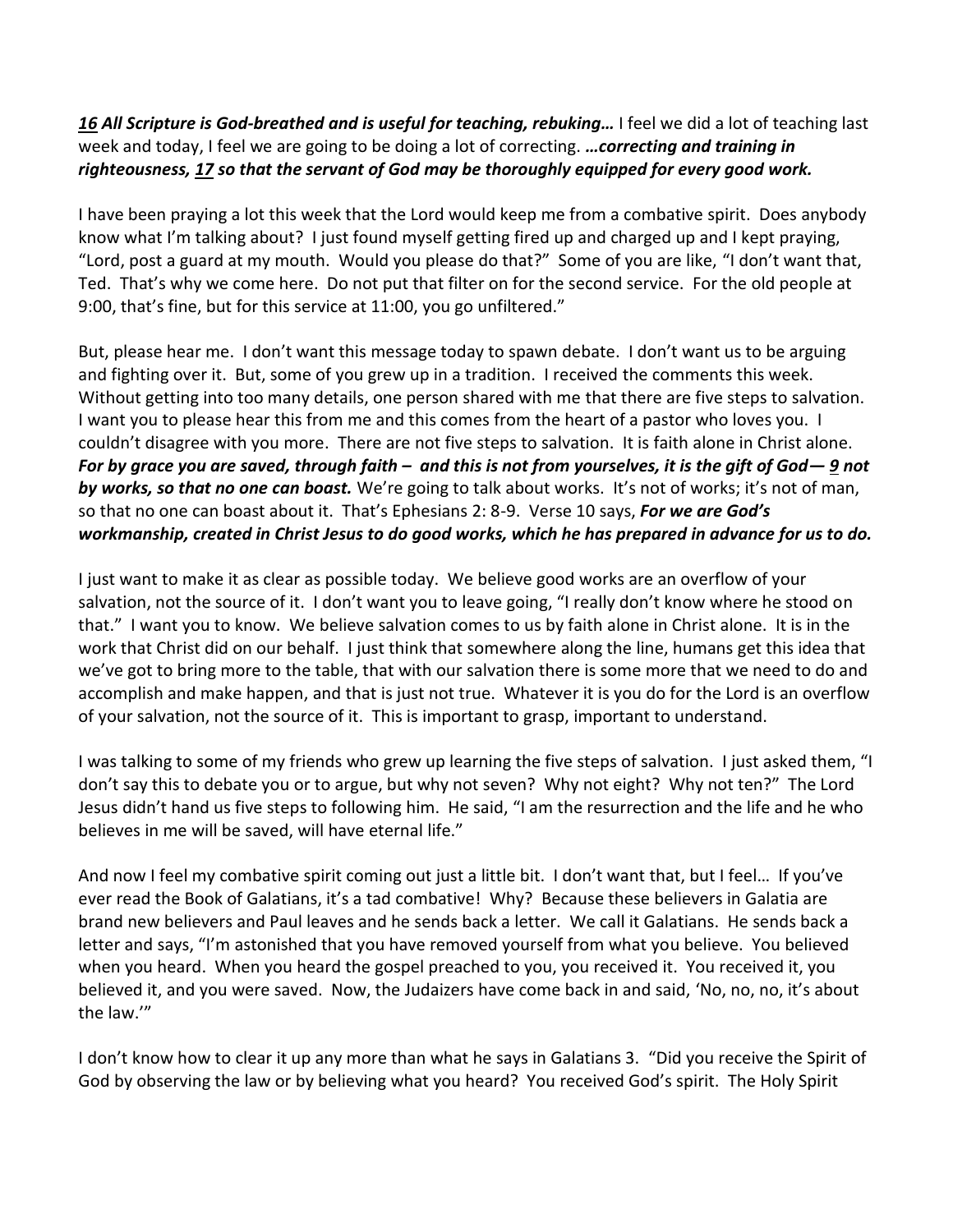took up residence in you when you believed what you heard, when you placed faith alone in Christ alone."

I want you to know that every person that steps in this water today… Why we're asking all those questions is because the Spirit of God already lives in them. The Sprit of God doesn't come upon them as they go into the water and out of the water. It's why our shirts say *forgiven*. They are not forgiven after the act, they are forgiven going in because they have placed faith in Jesus.

We know this when we read the scripture: baptism and salvation are so closely associated. This is why we call baptism the first step of obedience. Last week, we looked at it. It's about following the example set by Jesus as he was baptized in the Jordan. It's about obeying the command of Jesus that he gave in the Great Commission. And it's about pointing people to Jesus. This is the purpose of your salvation. We ended with this big idea.

**Salvation, not spiritual maturity, is the only condition for baptism**. We get this question a lot and hopefully we answered it last week. "Am I ready to be baptized?" You only have to ask yourself one question: "Have I placed faith alone in Christ alone?" Belief is the only condition unto salvation, not spiritual maturity.

Some of you are like, "I think I need to see if it stuck. I think I need to wait and process and see if I'm going to live this out" or "I still have some things I'm wrestling with and I'm dealing with and as soon as I get those taken care of, I will follow the Lord in believer's baptism." We say it's not about reaching a certain level of spiritual maturity or being discipled. Your discipleship journey after salvation begins with this first step of obedience: following the Lord in believer's baptism.

Here's where it may get confusing for a new believer. Salvation, not spiritual maturity, is the only condition for baptism, but it's very important to understand and it's where we land today. **Baptism is not a condition for salvation**. It's something after salvation. Just to kind of clear this up… I don't want any ambiguity. **Baptism does not save you**. In the comments that I saw by many people celebrating their baptism, I heard people say, "Best decision you ever made. With your baptism, you are now with the Lord." The theology is coming out. Others clearly proclaimed in their posts and in their remarks, "I am so glad you took this step of obedience." "I'm so glad you are now professing with this symbol of your salvation." "You're making an outward profession of an inward decision that you have made."

**Baptism does not make you right with God**. Jesus makes you right with God. It's called being **justified**. When you were justified… We believe that this would be the scope of salvation. Justification, sanctification, and glorification. With salvation, you are justified, you are declared righteous because of Jesus. Faith alone in Christ alone. And removed from you is the penalty of sin. *For the wages of sin is death, but the gift of God is eternal life through Jesus Christ*. (Not you)

Then **sanctification** is where you are being freed from the power of sin over your life. After you place faith in Jesus and upon this earth until the Lord returns, or until you die, you are going to be in the process of being sanctified, becoming more like Jesus, taking on his life, behaviors, beliefs, his words.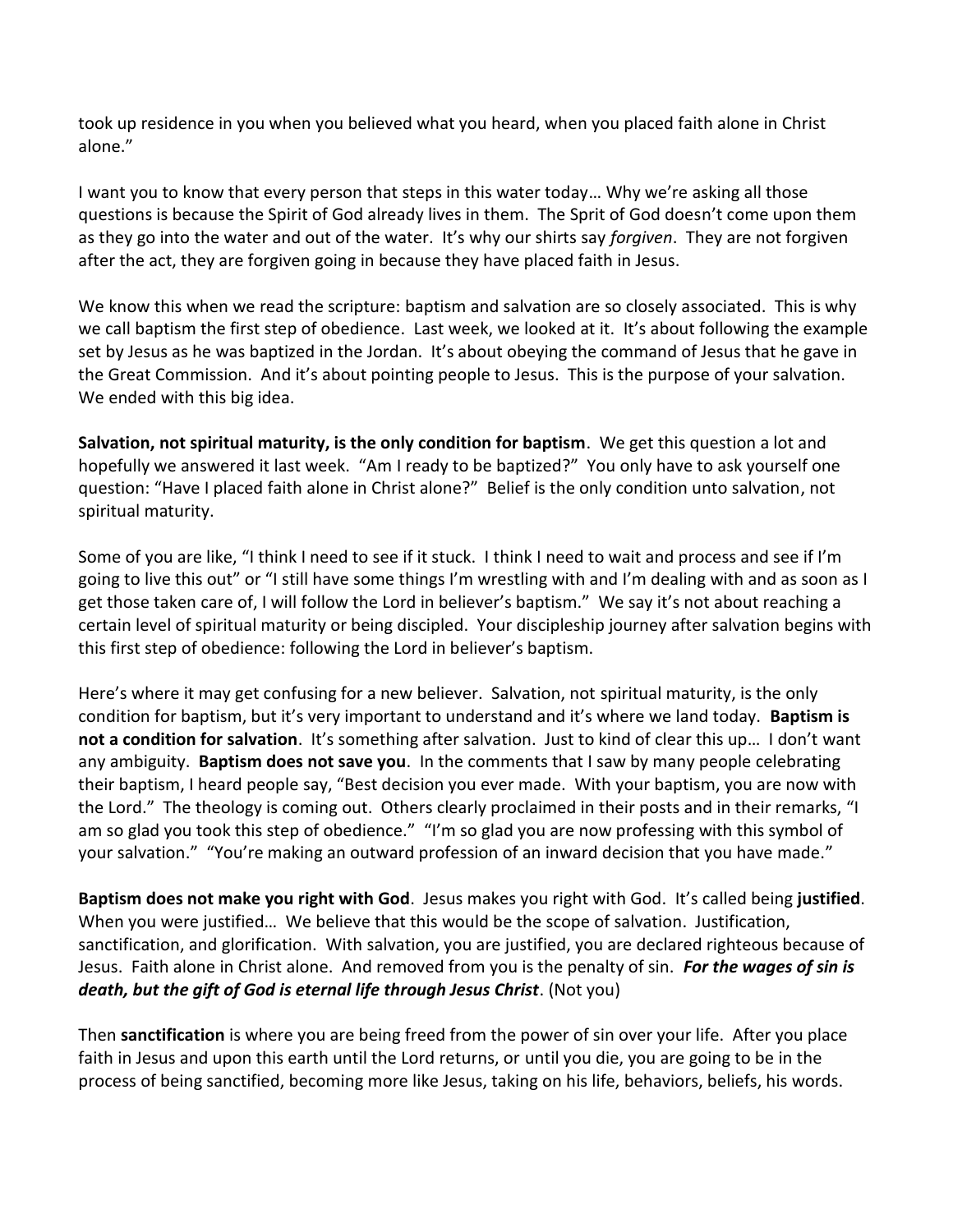Then **glorification** is being removed from the power of sin. When you are glorified, removed completely from you is the very presence of sin. So, getting right with God is justification; you are declared righteous because of Jesus.

**Baptism does not determine where you will spend eternity**. Your salvation determines where you will spend eternity.

I want to look at two texts this morning and these are the text we're not going to shy away from. It would be so easy to just go with all the easy text to teach this, but I want to start with the two most complicated texts to understand.

It's very important, as we talk about this, to understand you are doing theology whenever you take one verse from scripture and another verse from scripture and you correlate those together. You are now in the process of theology. We cannot take… This is the hard work of teaching in small groups and preaching and all that. You have to make sure what you are about to proclaim in this passage fits with all the other scriptures or, in terms I grew up with, jives with all the other scripture. You can't say, "Well, it says it right here…" Yeah, it says it right here, but in light of everything else we have in the scripture… This is taking what we call the whole counsel of God's Word.

The first passage someone will take you to if they want to tell you that baptism is required for salvation is Acts 2: 38*. Peter replied, "Repent and be baptized, every one of you, in the name of Jesus Christ for the forgiveness of your sins. And you will receive the gift of the Holy Spirit."* It's important to understand what this word *for* means here. Here the word *for* means "in view of." "Repent and be baptized, every one of you, in the name of Jesus Christ in view of the forgiveness of your sins." This is now the picture that we have. It's important to take "repent and be baptized" with what we read in Acts 3. What we are going to read in just a second, in Acts 10, is he is proclaiming the gospel. You will see that the believers were those who had received the message. They received the message and then he ordered them to be baptized.

Which is what I'm going to start doing more of around here. I read stuff in the scripture and I'm like, "Why am I not ordering people to do things?" We always ask you to do things and invited you; I'm going to start telling you what to do.

It says the uncircumcised were now accepting Christ. The circumcised believers among them were like, "What is going on?" because they saw the Lord working in the lives of these peoples and it was before their baptism. We'll get to that in just a second so hold onto this text.

The next one is one of four instances we have of the Great Commission, the Great Commission Jesus shares in all four gospels. Mark 16 - *[15](http://www.studylight.org/desk/?q=mr%2016:15&t1=en_niv&sr=1) He said to them, "Go into all the world and preach the gospel to all creation. [16](http://www.studylight.org/desk/?q=mr%2016:16&t1=en_niv&sr=1) Whoever believes and is baptized will be saved…"* But, now watch this. In his own statement, he clarifies this for those who might think baptism is required for salvation. It's a negative statement, but he's making clear what the condition for salvation is. *"…but whoever does not believe*  will be condemned." He doesn't say, "But whoever does not believe and is not baptized will be condemned."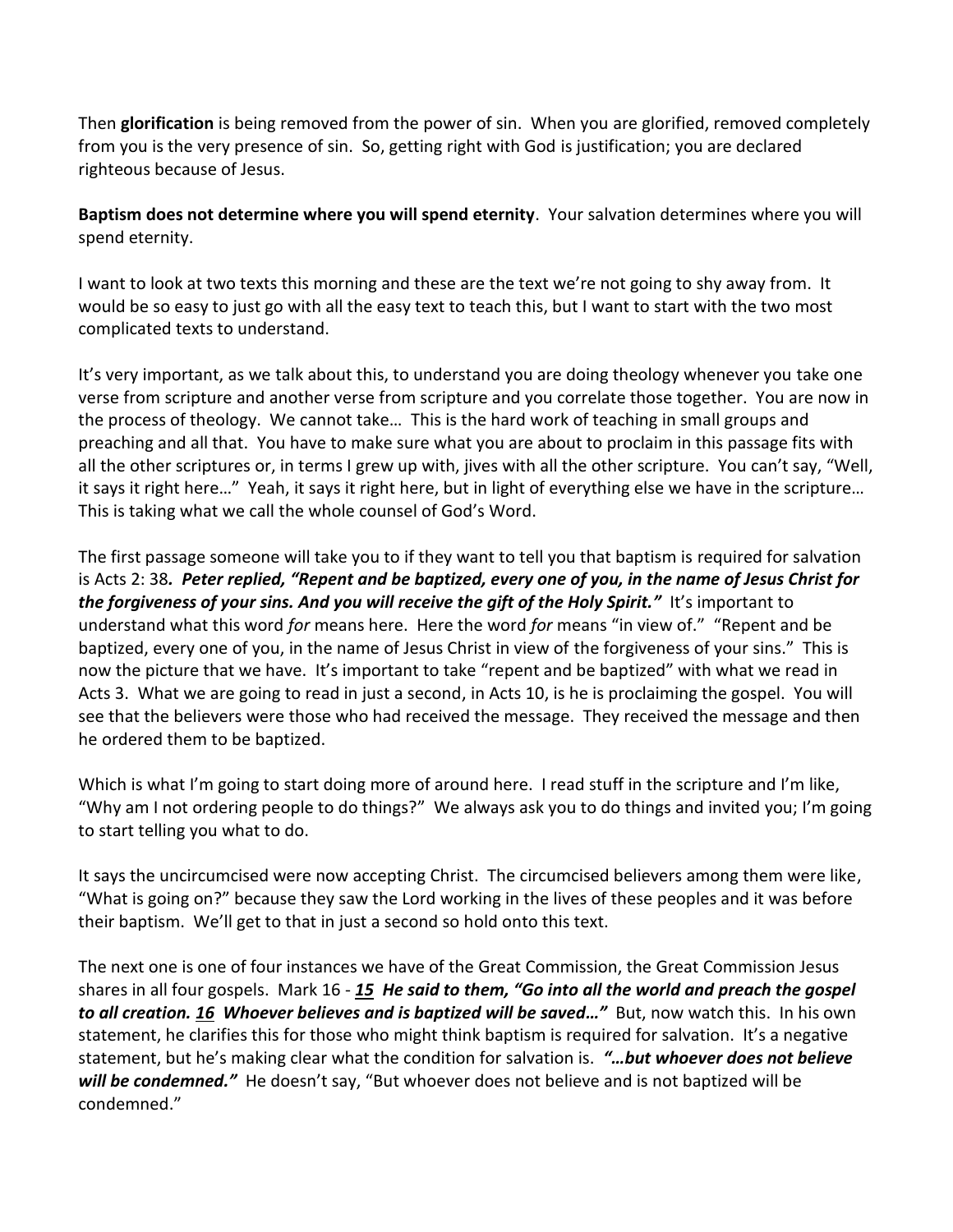I'm going to give you three examples of this from scripture before we head into another time of baptism.

**1. Peter and John both heard Jesus say these words, and both of them clearly taught one condition leading to salvation: Faith alone in Christ alone**.

I want to share that with you again and this is in Acts 10. *[36](http://www.studylight.org/desk/?q=ac%2010:36&t1=en_niv&sr=1) "You know the message God sent to the people of Israel, announcing the good news of peace through Jesus Christ, who is Lord of all. [37](http://www.studylight.org/desk/?q=ac%2010:37&t1=en_niv&sr=1) You know what has happened throughout the province of Judea, beginning in Galilee after the baptism that John preached — [38](http://www.studylight.org/desk/?q=ac%2010:38&t1=en_niv&sr=1) how God anointed Jesus of Nazareth with the Holy Spirit and power, and how he went around doing good and healing all who were under the power of the devil, because God was with him."*

*[39](http://www.studylight.org/desk/?q=ac%2010:39&t1=en_niv&sr=1) "We are witnesses of everything he did in the country of the Jews and in Jerusalem. They killed him by hanging him on a cross, [40](http://www.studylight.org/desk/?q=ac%2010:40&t1=en_niv&sr=1) but God raised him from the dead on the third day and caused him to be seen."* Again, in Romans, the scripture says that if you will believe in your heart that Jesus has been raised from the dead… It doesn't say "and be baptized, you will be saved." It says that if you believe that Jesus has been raised from the dead, you will be saved.

He's proclaiming the gospel here and then after he proclaims the gospel, we are going to get into how the gospel is received. *[41](http://www.studylight.org/desk/?q=ac%2010:41&t1=en_niv&sr=1) "He was not seen by all the people, but by witnesses…"* Talking here about Jesus. *"…whom God had already chosen—by us who ate and drank with him after he rose from the dead."* Now this is proof of his resurrection. *[42](http://www.studylight.org/desk/?q=ac%2010:42&t1=en_niv&sr=1) "He commanded us to preach to the people and to testify that he is the one…"* Now speaking about the Great Commission to testify that he is the one *"…whom God appointed as judge of the living and the dead. [43](http://www.studylight.org/desk/?q=ac%2010:43&t1=en_niv&sr=1) All the prophets testify about him that everyone who believes in him…"* Again, not belief in baptism. *"…receives forgiveness of sins through his name."*

*[44](http://www.studylight.org/desk/?q=ac%2010:44&t1=en_niv&sr=1) While Peter was still speaking these words, the Holy Spirit came on all who heard the message.* They were saved. We believe that the moment you were justified, declared righteous, the moment you placed faith alone in Christ alone, the Holy Spirit takes up residence in you. It's why it's one of the questions I ask as people step into the water. I asked the 20 this morning that stepped in, "Have you placed faith alone in Christ alone?" Do you know that Jesus is your Lord and Savior?" I love the people last week who were emphatic with it. "Absolutely!" "Do you know that the Spirit of God lives in you right now?" You should see the passion that comes out of some people. But, I want you to see this. *[45](http://www.studylight.org/desk/?q=ac%2010:45&t1=en_niv&sr=1) The circumcised believers who had come with Peter were astonished that the gift of the Holy Spirit had been poured out even on Gentiles.* 

There's proof to this too as you get into Verse 47. *Then Peter said, [47](http://www.studylight.org/desk/?q=ac%2010:47&t1=en_niv&sr=1) "Surely no one can stand in the way of their being baptized with water. They have received the Holy Spirit just as we have."* So now they have received the Holy Spirit, they are believers. Now watch this: *[48](http://www.studylight.org/desk/?q=ac%2010:48&t1=en_niv&sr=1) So he ordered that they be baptized…* I love that! I have that highlighted in my Bible in all different colors. *…in the name of Jesus*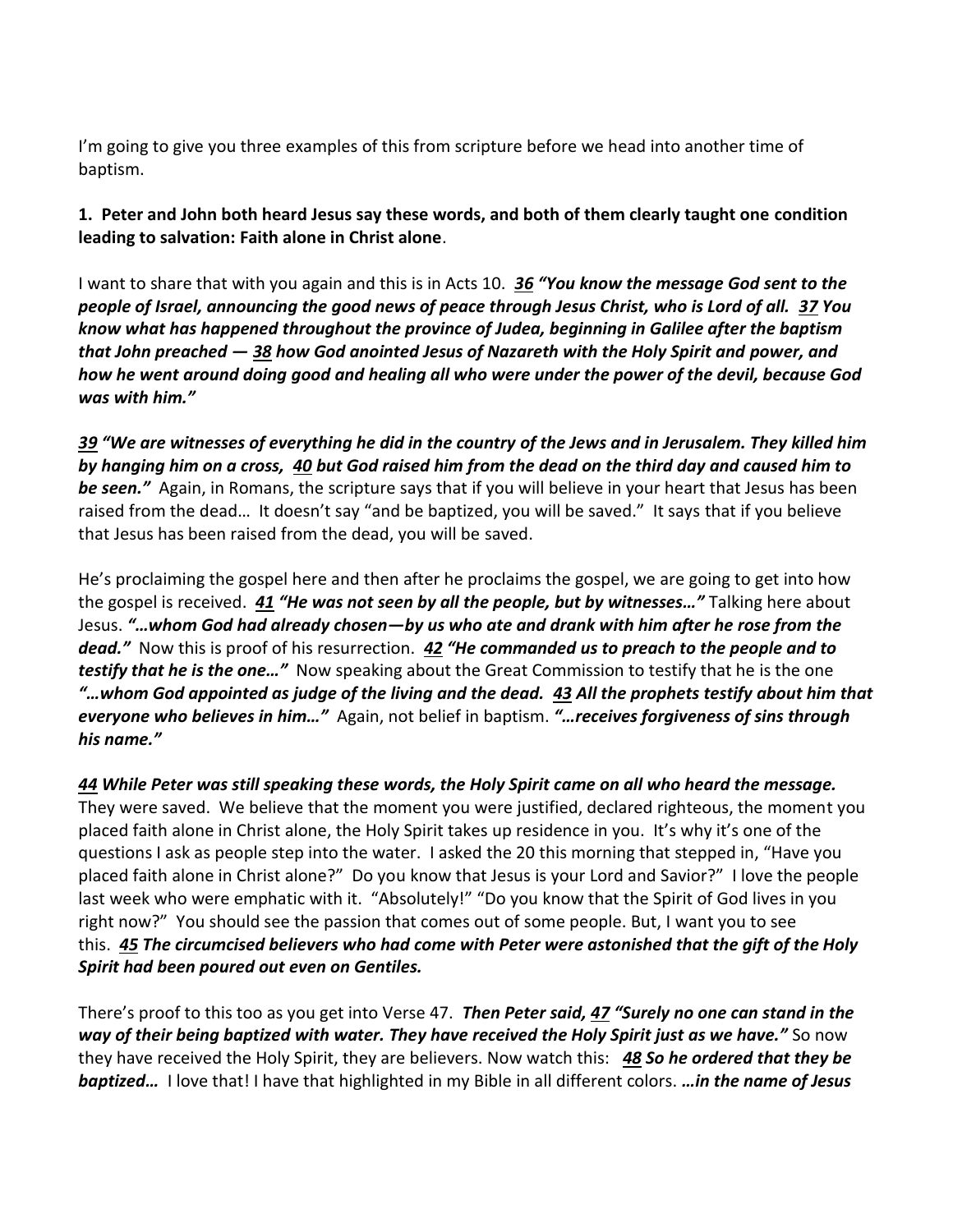*Christ. Then they asked Peter to stay with them for a few days.* The one who heard the Great Commission, who heard Jesus speak the words.

Mark 16: 15-16 is a summary statement of the Great Commission. And Peter, here, clearly testifies to where and how salvation comes to a man or to a woman and it is by faith alone is Christ alone.

# **2.** *The thief on the cross was not baptized, yet Jesus told him, "Truly I tell you, today you will be with me in Paradise."* Luke 23: 43

People will argue that was before Pentecost. The Day of Pentecost ushered in the Church Age. Please hear this theologically. The Day of Pentecost did not, in no way, shape, or form, change the mode of salvation. In no way, shape, or form did it change it. Salvation has always been about faith alone in Christ alone. Abraham and David were saved the exact same way that you and I are saved. Pentecost did not change that.

One of our assignments in seminary was to lead someone to Christ, teach them about faith alone in Christ alone, and we weren't allowed to use the New Testament. We were just using the Old Testament. Why? Because if it's the Old Testament or New Testament, it's faith alone in Christ alone. The thief on the cross said, "Will you remember me?" and Jesus said, "Yes, today, you will be with me in paradise."

#### **3. Martha believed in Jesus and there was no mention of baptism.**

If baptism was a requirement for salvation, then it would be there with belief every time. Let's look at Jesus presenting himself in John 11: *[25](http://www.studylight.org/desk/?q=joh%2011:25&t1=en_niv&sr=1) Jesus said to her, "I am the resurrection and the life. The one who believes in me will live, even though they die; [26](http://www.studylight.org/desk/?q=joh%2011:26&t1=en_niv&sr=1) and whoever lives by believing in me will never die. Do you believe this?"* It doesn't get any clearer than this.

## Martha's response: *[27](http://www.studylight.org/desk/?q=joh%2011:27&t1=en_niv&sr=1) "Yes, Lord," she replied, "I believe that you are the Messiah, the Son of God, who is to come into the world."*

So, just to be clear about what we talked about last week, and this is kind of a summary from last week. The purpose of your baptism… If you have placed faith alone in Christ alone, you are **following the example of set by Jesus**. He went into the Jordan, he came up out of the water. That's why we do baptism by emersion. We believe it's going into the water and out of the water. We believe, according to Romans 6, it best represents being buried with him in the likeness of his death, being raised to walk in newness of life.

**You're obeying the command of Jesus**. Go into all the world, preach the gospel, baptize them in the name of the Father, the Son, and the Holy Spirit.

#### **You're pointing people to Jesus**.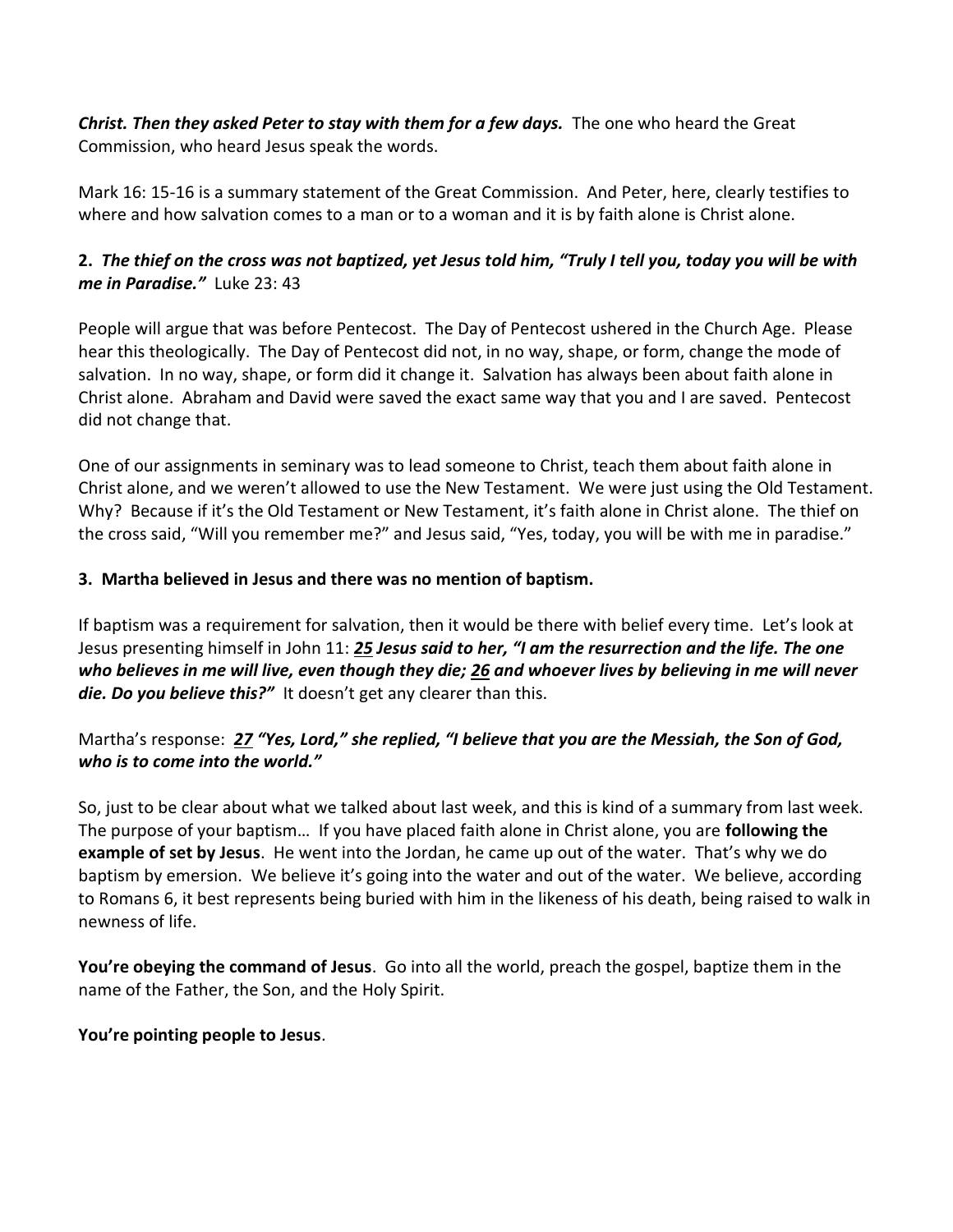One last question that we get asked often. I was going to share it last week, but it fits today before we enter into a time of baptism. "Should someone be baptized more than once?" Another way to ask this is "Can I be baptized more than once?"

Let's talk about this for a second. There is some clarity that needs to come out of last week. I referred to a child baptism. I probably need to separate infant and child. If you were baptized as an infant, yes, you need to be baptized after you have placed faith in Jesus. To whom it applies, to whom should be baptized, it's the one who has confessed with their mouth and believed in their heart that Jesus has been raised from the dead. At six months old, you could not do that. So, yes, you would need to be baptized.

"Ted, I was a child. I was eight and it was a very emotional service. The preacher scared the hell out of me…" That was in context, so don't write me your letters. We've been recommended other churches all week; you have no idea. "Ted, I was eight and we watched the left behind movie and I went down and made the decision and I was baptized. I even wrote the dates in my Bible."

Here's what I heard a preacher say last week and I love it. We believe here at Woodland Hills once saved always saved, but we don't believe once prayed always saved. Think about that for just a second. Sometimes parents can lead a child and move a child into giving the right answers.

We were asking our kids yesterday, at 12 and 13. We asked them, "Do you remember? We do. We know where we were and what we were doing. Do you remember placing faith in Jesus?"

My daughter was very honest. She goes, "Yes, I do. I know exactly the place. But, I really feel I started taking my faith seriously about a year and a half ago."

For some of you, that's your story. You've walked an aisle, you were baptized, but now you're saying, "Ted, none of it… I just can't remember it. It isn't just remembering it. I don't know if that was the moment I truly placed faith in Jesus, but I know now. I am a follower of Jesus." Here's simply what we say. If you were baptized after placing faith in Jesus, then you followed the example set by Jesus and obeyed the command of Jesus. I don't even know if that's a complete sentence; I should have worked that out a little bit more. But, with your baptism you followed the example set by Jesus and obeyed the command of Jesus. And we leave this to you to work through.

Many who stepped into the water last week were baptized as infants and they became Christians as adults and that was their story that they shared with me as they stepped in. They go, "I know. I am here today and I am stepping into this water, not to become a Christian. I'm stepping into this water today to tell people I'm a Christian and follow the example Jesus set and to obey the command he gave me. I'm going to be an obedient follower of Christ."

If you are here today and you've made the decision to follow Christ, but you've never been baptized… We did this last week and we're opening it up again. There were so many great stories this week. A lady caught me and she said, "I'm bringing some people who don't know the Lord. I'm going to sit up front on the aisle so they don't have to walk over people. Give it to them!" Don't you love that?